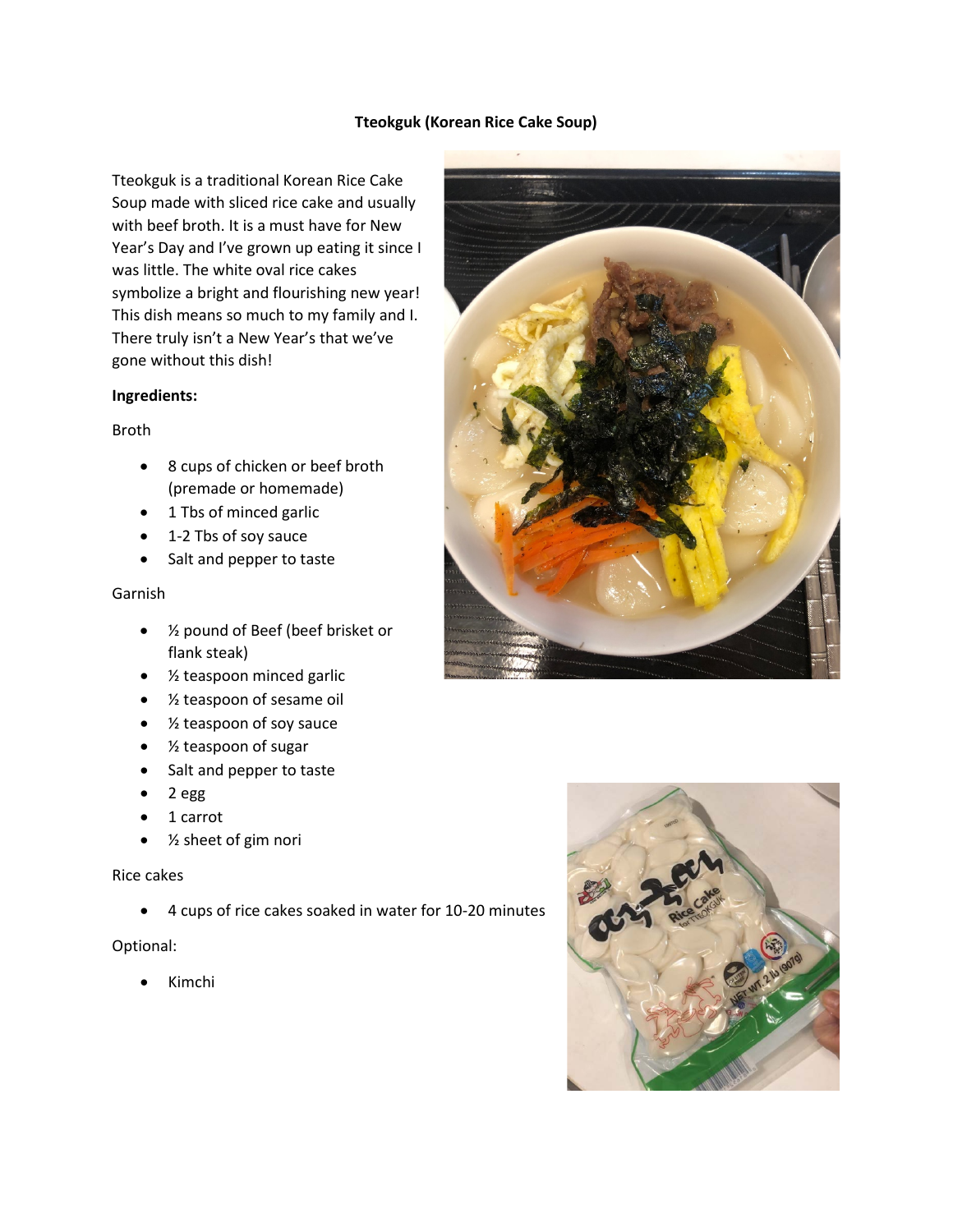# **Instructions:**

- 1) Soak rice cakes in water for 10-20 minutes
- 2) In a large pot, bring the chicken or beef broth to a boil. Reduce heat to medium low and stir in minced garlic, soy sauce, and salt and pepper to taste. Simmer on low.
- 3) Cut beef flank into thin strips. Season meat with garlic, sesame oil, soy sauce, sugar, and salt and pepper to taste. Cook marinated beef until browned, and set aside.



4) To make egg garnish, separate the egg whites and yolk. Lightly beat the whites and yolks separately until smooth. Season with salt and pepper to taste. Heat a lightly oiled nonstick pan over medium low heat. Pour each egg part onto a thin layer on the pan. Cook each side briefly (do not brown the eggs). Once cooled, roll each egg crepe, and slice into thin strips. Set aside.



5) To make the carrot garnish, slice the scallion into thin strips. Season with salt and pepper to taste and roast the carrots on a hot pan for 3-4 minutes on medium heat or until soft but not burned. Set aside.